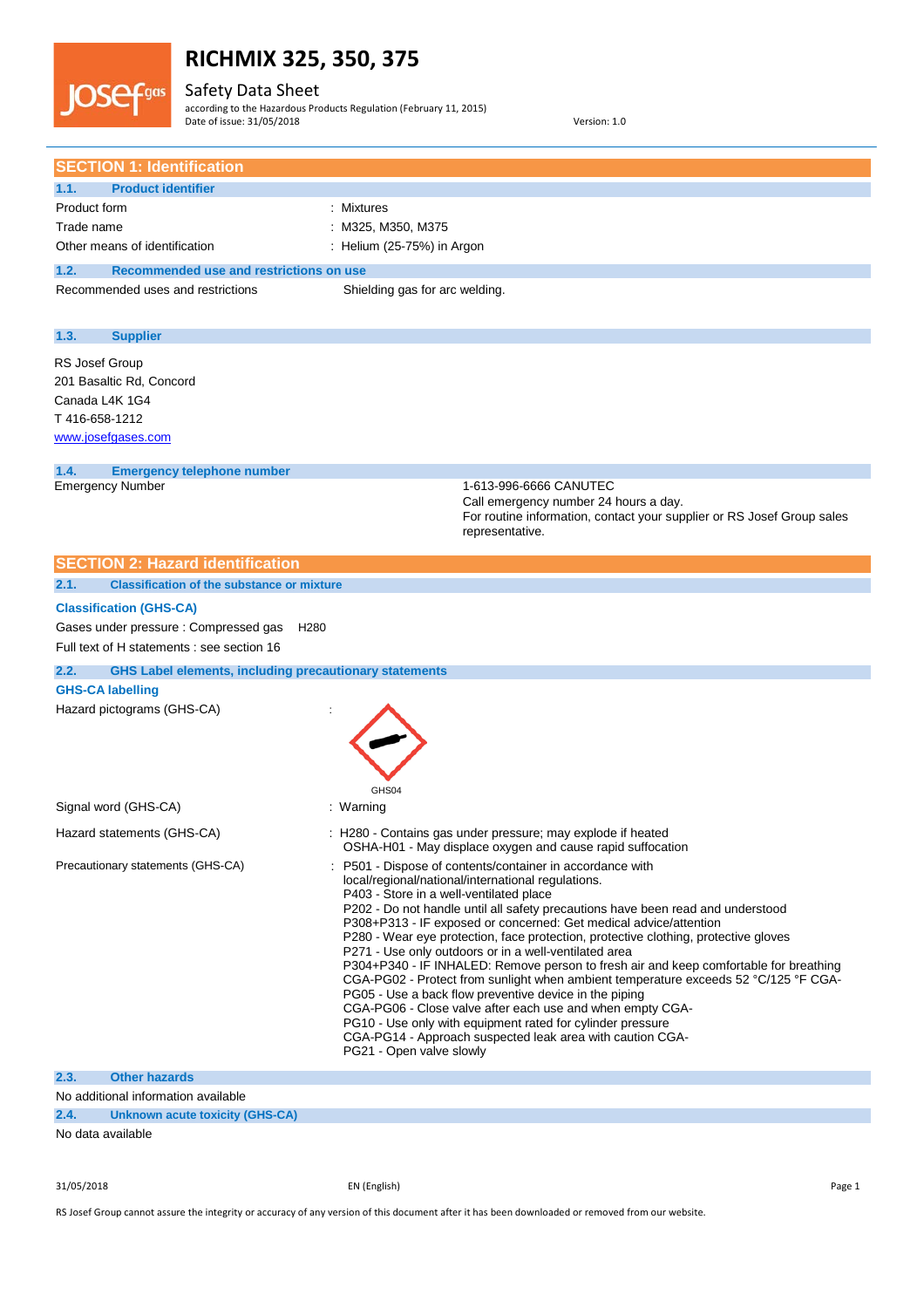

### Safety Data Sheet

according to the Hazardous Products Regulation (February 11, 2015)

### **SECTION 3: Composition/information on ingredients**

### **3.1. Substances**

### Not applicable

**s**

| Mixtures            |                                 |                           |               |                                |
|---------------------|---------------------------------|---------------------------|---------------|--------------------------------|
| <b>Name</b>         | <b>Chemical name / Synonyms</b> | <b>Product identifier</b> | $\frac{9}{6}$ | <b>Classification (GHS-CA)</b> |
| Araon               | Argon, compressed               | (CAS-No.) 7440-37-1       | 25-75         | Press. Gas (Comp.), H280       |
| Helium (Compressed) | Helium, compressed / Helium gas | (CAS-No.) 7440-59-7       | 25-75         | Press. Gas (Comp.), H280       |

Full text of hazard classes and H-statements : see section 16

| <b>SECTION 4: First-aid measures</b>                                    |                                                                                                                                    |
|-------------------------------------------------------------------------|------------------------------------------------------------------------------------------------------------------------------------|
| 4.1.<br><b>Description of first aid measures</b>                        |                                                                                                                                    |
|                                                                         |                                                                                                                                    |
| First-aid measures after inhalation                                     | : Remove victim to fresh air and keep at rest in a position comfortable for breathing. If you feel<br>unwell, seek medical advice. |
| First-aid measures after skin contact                                   | : Adverse effects not expected from this product.                                                                                  |
| First-aid measures after eye contact                                    | : Adverse effects not expected from this product.                                                                                  |
| First-aid measures after ingestion                                      | : Ingestion is not considered a potential route of exposure.                                                                       |
| 4.2.<br>Most important symptoms and effects (acute and delayed)         |                                                                                                                                    |
| Symptoms/effects after inhalation                                       | : May displace oxygen and cause rapid suffocation.                                                                                 |
| Symptoms/effects after skin contact                                     | : Adverse effects not expected from this product.                                                                                  |
| Symptoms/effects after eye contact                                      | : Adverse effects not expected from this product.                                                                                  |
| Symptoms/effects after ingestion                                        | : Ingestion is not considered a potential route of exposure.                                                                       |
| Symptoms/effects upon<br>intravenous administration                     | : Not known.                                                                                                                       |
| Chronic symptoms                                                        | : Adverse effects not expected from this product.                                                                                  |
| 4.3.<br>Immediate medical attention and special treatment, if necessary |                                                                                                                                    |
| Other medical advice or treatment                                       | : If you feel unwell, seek medical advice. If breathing is difficult, give oxygen.                                                 |

|                         | <b>SECTION 5: Fire-fighting measures</b>                               |                                                                                                                                                                                                                                                              |  |
|-------------------------|------------------------------------------------------------------------|--------------------------------------------------------------------------------------------------------------------------------------------------------------------------------------------------------------------------------------------------------------|--|
| 5.1.                    | Suitable extinguishing media                                           |                                                                                                                                                                                                                                                              |  |
|                         | Suitable extinguishing media                                           | : Use extinguishing media appropriate for surrounding fire.                                                                                                                                                                                                  |  |
| 5.2.                    | Unsuitable extinguishing media                                         |                                                                                                                                                                                                                                                              |  |
|                         | Unsuitable extinguishing media                                         | : Do not use water jet to extinguish.                                                                                                                                                                                                                        |  |
| 5.3.                    | Specific hazards arising from the hazardous product                    |                                                                                                                                                                                                                                                              |  |
| Fire hazard             |                                                                        | : The product is not flammable.                                                                                                                                                                                                                              |  |
| <b>Explosion hazard</b> |                                                                        | : Product is not explosive. Heat may build pressure, rupturing closed containers, spreading fire<br>and increasing risk of burns and injuries.                                                                                                               |  |
|                         | Hazardous combustion products                                          | : None                                                                                                                                                                                                                                                       |  |
| 5.4.                    | Special protective equipment and precautions for fire-fighters         |                                                                                                                                                                                                                                                              |  |
|                         | Firefighting instructions                                              | : In case of fire: Evacuate area. Fight fire remotely due to the risk of explosion. Exposure to fire<br>may cause containers to rupture/explode. Use water spray or fog for cooling exposed<br>containers. Exercise caution when fighting any chemical fire. |  |
|                         | Protection during firefighting                                         | Standard protective clothing and equipment (e.g. Self Contained Breathing Apparatus) for fire<br>fighters. Do not enter fire area without proper protective equipment, including respiratory<br>protection.                                                  |  |
|                         | <b>SECTION 6: Accidental release measures</b>                          |                                                                                                                                                                                                                                                              |  |
| 6.1.                    |                                                                        | Personal precautions, protective equipment and emergency procedures                                                                                                                                                                                          |  |
|                         | General measures                                                       | : Ensure adequate ventilation.                                                                                                                                                                                                                               |  |
|                         | Personal Precautions, Protective Equipment<br>and Emergency Procedures | : EVACUATE ALL PERSONNEL FROM AFFECTED AREA. Use appropriate protective<br>equipment. If leak is on user's equipment, be certain to purge piping before attempting repairs.<br>If leak is on a container or container valve contact RS Josef Group.          |  |
|                         |                                                                        |                                                                                                                                                                                                                                                              |  |

| 6.2.            | Methods and materials for containment and cleaning up |                                        |  |
|-----------------|-------------------------------------------------------|----------------------------------------|--|
| For containment |                                                       | : Try to stop release if without risk. |  |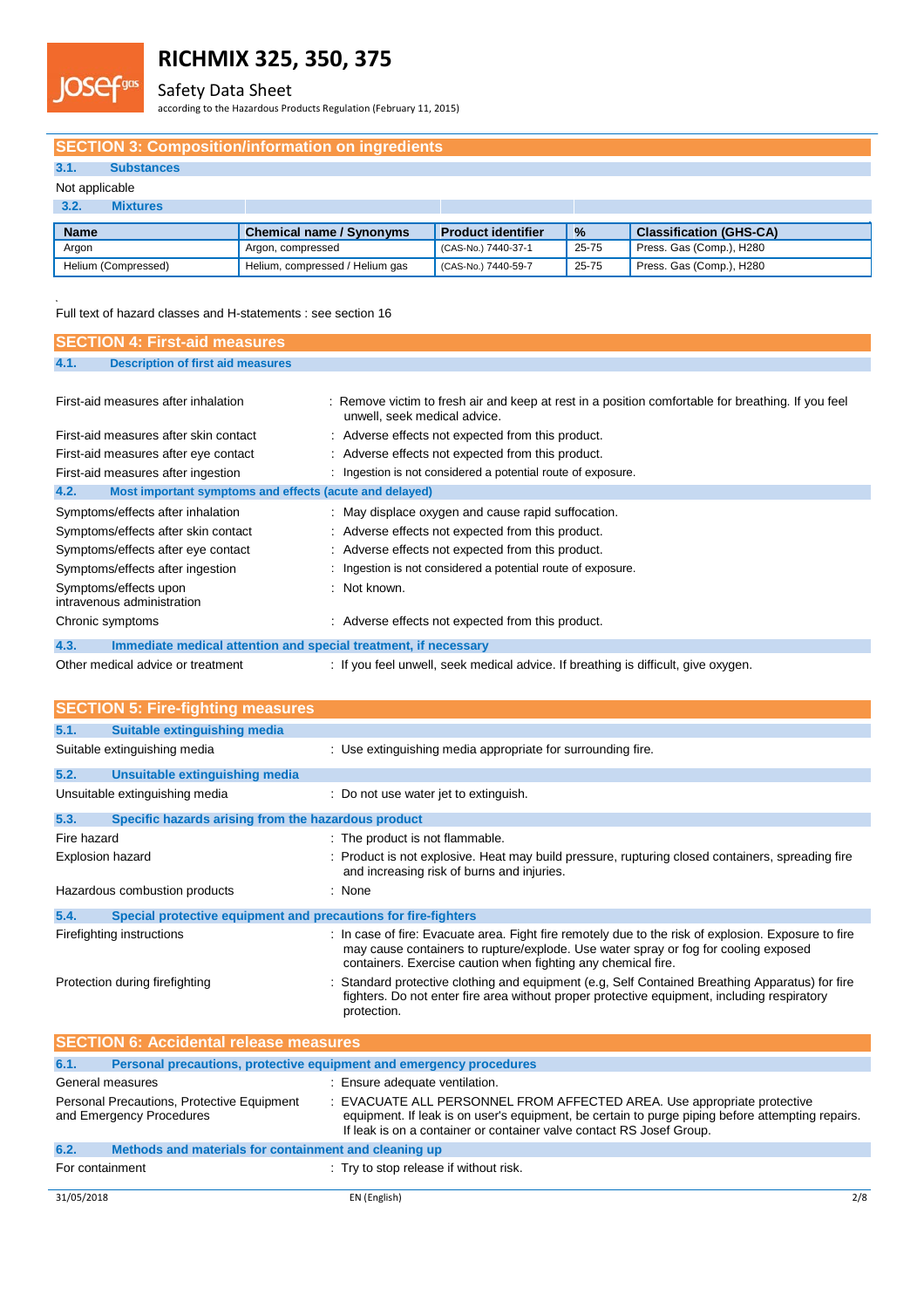### Safety Data Sheet

according to the Hazardous Products Regulation (February 11, 2015)

|                        | Methods for cleaning up                                                             | : Dispose of contents/container in accordance with local/regional/national/international<br>regulations.                                                                                                                         |
|------------------------|-------------------------------------------------------------------------------------|----------------------------------------------------------------------------------------------------------------------------------------------------------------------------------------------------------------------------------|
| 6.3.                   | <b>Reference to other sections</b>                                                  |                                                                                                                                                                                                                                  |
|                        | For further information refer to section 8: "Exposure controls/personal protection" |                                                                                                                                                                                                                                  |
|                        | <b>SECTION 7: Handling and storage</b>                                              |                                                                                                                                                                                                                                  |
| 7.1.                   | <b>Precautions for safe handling</b>                                                |                                                                                                                                                                                                                                  |
|                        | Precautions for safe handling                                                       | : Do not handle until all safety precautions have been read and understood. Use only outdoors or<br>in a well-ventilated area.                                                                                                   |
|                        | Hygiene measures                                                                    | : Do not eat, drink or smoke when using this product.                                                                                                                                                                            |
|                        | Additional hazards when processed                                                   | : Pressurized container: Do not pierce or burn, even after use. Use only with equipment rated for<br>cylinder pressure. Close valve after each use and when empty.                                                               |
| 7.2.                   | Conditions for safe storage, including any incompatibilities                        |                                                                                                                                                                                                                                  |
|                        | Technical measures                                                                  | : Comply with applicable regulations.                                                                                                                                                                                            |
| Storage conditions     |                                                                                     | : Do not expose to temperatures exceeding 52 $\degree$ C/ 125 $\degree$ F. Keep container closed when not in<br>use. Protect cylinders from physical damage; do not drag, roll, slide or drop. Store in well<br>ventilated area. |
| Incompatible products  |                                                                                     | : None known.                                                                                                                                                                                                                    |
| Incompatible materials |                                                                                     | : None known.                                                                                                                                                                                                                    |

| <b>SECTION 8: Exposure controls/personal protection</b> |                                                              |                                                                                                                                                                                                                                                                                                                                                                 |  |
|---------------------------------------------------------|--------------------------------------------------------------|-----------------------------------------------------------------------------------------------------------------------------------------------------------------------------------------------------------------------------------------------------------------------------------------------------------------------------------------------------------------|--|
| 8.1.                                                    | <b>Control parameters</b>                                    |                                                                                                                                                                                                                                                                                                                                                                 |  |
|                                                         | No additional information available                          |                                                                                                                                                                                                                                                                                                                                                                 |  |
| 8.2.                                                    | <b>Appropriate engineering controls</b>                      |                                                                                                                                                                                                                                                                                                                                                                 |  |
|                                                         | Appropriate engineering controls                             | : Ensure exposure is below occupational exposure limits (where available). Provide adequate<br>general and local exhaust ventilation. Systems under pressure should be regularly checked for<br>leakages. Oxygen detectors should be used when asphyxiating gases may be released.<br>Consider the use of a work permit system e.g. for maintenance activities. |  |
|                                                         | Environmental exposure controls                              | : Refer to local regulations for restriction of emissions to the atmosphere. See section 13 for<br>specific methods for waste gas treatment.                                                                                                                                                                                                                    |  |
| 8.3.                                                    | Individual protection measures/Personal protective equipment |                                                                                                                                                                                                                                                                                                                                                                 |  |

### **Personal protective equipment:**

Gloves. Safety glasses. Protective clothing. Safety shoes.

#### **Hand protection:**

Wear working gloves when handling gas containers.

#### **Eye protection:**

Wear safety glasses with side shields.

#### **Skin and body protection:**

Wear suitable protective clothing, e.g. lab coats, coveralls or flame resistant clothing.

### **Respiratory protection:**

None necessary during routine operations. See Sections 5 & 6



#### **Thermal hazard protection:**

None necessary during routine operations.

### **Other information:**

Wear safety shoes while handling containers.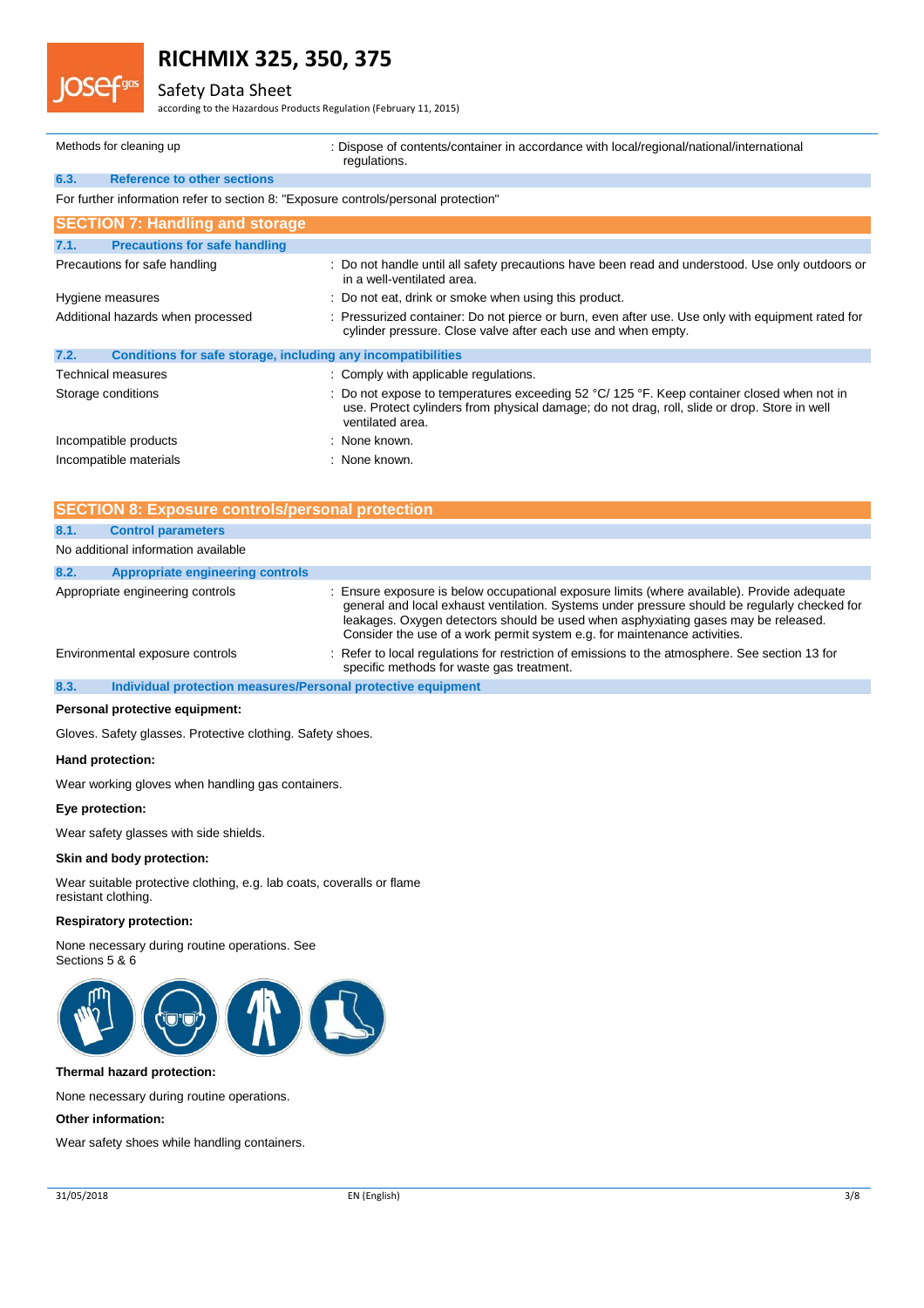

## Safety Data Sheet

according to the Hazardous Products Regulation (February 11, 2015)

| <b>SECTION 9: Physical and chemical properties</b>            |                                       |  |  |  |
|---------------------------------------------------------------|---------------------------------------|--|--|--|
| Information on basic physical and chemical properties<br>9.1. |                                       |  |  |  |
| Physical state                                                | : Gas                                 |  |  |  |
| Appearance                                                    | Clear, colorless gas.                 |  |  |  |
| Colour                                                        | : Colourless                          |  |  |  |
| Odour                                                         | Odourless                             |  |  |  |
| Odour threshold                                               | No data available                     |  |  |  |
| pH                                                            | No data available                     |  |  |  |
| Relative evaporation rate (butylacetate=1)                    | No data available                     |  |  |  |
| Relative evaporation rate (ether=1)                           | No data available                     |  |  |  |
| Melting point                                                 | No data available                     |  |  |  |
| Freezing point                                                | No data available                     |  |  |  |
| Boiling point                                                 | No data available                     |  |  |  |
| Flash point                                                   | : Not applicable (non-flammable gas)  |  |  |  |
| Auto-ignition temperature                                     | No data available                     |  |  |  |
| Decomposition temperature                                     | : No data available                   |  |  |  |
| Flammability (solid, gas)                                     | : See Section 2.1 and 2.2             |  |  |  |
| Vapour pressure                                               | : No data available                   |  |  |  |
| Vapour pressure at 50 °C                                      | : No data available                   |  |  |  |
| Relative density                                              | No data available                     |  |  |  |
| Solubility                                                    | : Water: No data available            |  |  |  |
| Log Pow                                                       | : No data available                   |  |  |  |
| Viscosity, kinematic                                          | : No data available                   |  |  |  |
| <b>Explosive properties</b>                                   | : Not applicable (non-flammable gas). |  |  |  |
| Oxidising properties                                          | None.                                 |  |  |  |
| <b>Explosive limits</b>                                       | : Not applicable (non-flammable gas)  |  |  |  |
| 9.2.<br><b>Other information</b>                              |                                       |  |  |  |

No additional information available

| <b>SECTION 10: Stability and reactivity</b> |                                                                                                          |
|---------------------------------------------|----------------------------------------------------------------------------------------------------------|
| 10.1.<br><b>Reactivity</b>                  |                                                                                                          |
| Reactivity                                  | : None known.                                                                                            |
| Chemical stability                          | : Stable under normal conditions.                                                                        |
| Possibility of hazardous reactions          | : None known.                                                                                            |
| Conditions to avoid                         | : None under recommended storage and handling conditions (see section 7).                                |
| Incompatible materials                      | : None known.                                                                                            |
| Hazardous decomposition products            | : Under normal conditions of storage and use hazardous decomposition products should not be<br>produced. |

| <b>SECTION 11: Toxicological information</b> |                                      |  |                |
|----------------------------------------------|--------------------------------------|--|----------------|
|                                              | Likely routes of exposure            |  | Inhalation.    |
| 11.1.                                        | Information on toxicological effects |  |                |
|                                              | Acute toxicity (oral)                |  | Not classified |
|                                              | Acute toxicity (dermal)              |  | Not classified |
|                                              | Acute toxicity (inhalation)          |  | Not classified |

| Argon (7440-37-1)                           |                  |
|---------------------------------------------|------------------|
| LC50 inhalation rat (ppm)                   | 820000 ppm/4h    |
| Helium (Compressed) (7440-59-7)             |                  |
| LC50 inhalation rat (ppm)                   | 820000 ppm/4h    |
| Skin corrosion/irritation                   | : Not classified |
| Serious eye damage/irritation<br>÷          | Not classified   |
| Respiratory or skin sensitization<br>$\sim$ | Not classified   |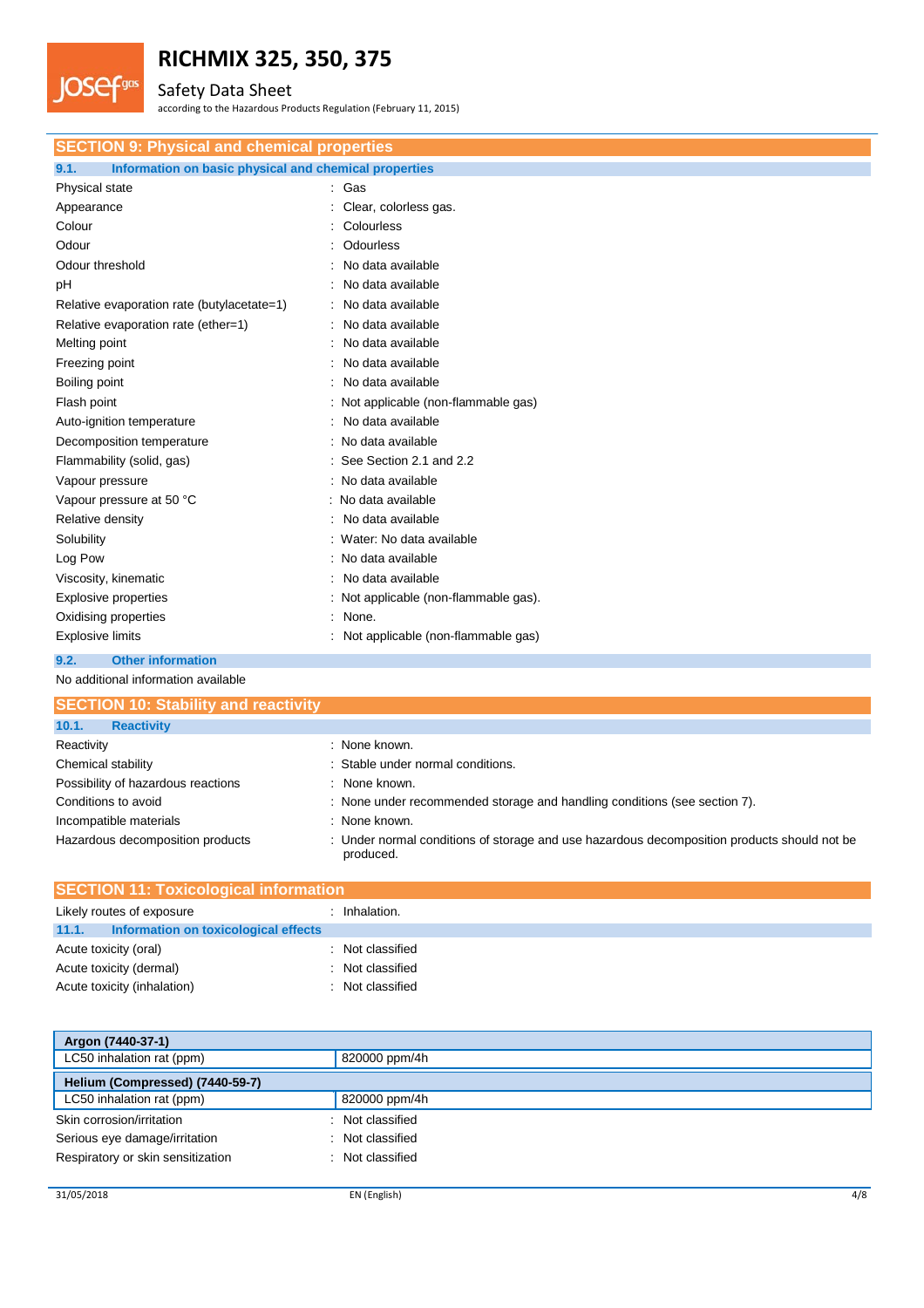

## **RICHMIX 325, 350, 375**

## Safety Data Sheet

according to the Hazardous Products Regulation (February 11, 2015)

| Germ cell mutagenicity | : Not classified |
|------------------------|------------------|
| Carcinogenicity        | : Not classified |
| Reproductive toxicity  | : Not classified |
| STOT-single exposure   | : Not classified |
| STOT-repeated exposure | : Not classified |
| Aspiration hazard      | : Not classified |

| <b>SECTION 12: Ecological information</b>     |                                              |  |  |
|-----------------------------------------------|----------------------------------------------|--|--|
| 12.1.<br><b>Toxicity</b>                      |                                              |  |  |
| No additional information available           |                                              |  |  |
| <b>Persistence and degradability</b><br>12.2. |                                              |  |  |
| Argon (7440-37-1)                             |                                              |  |  |
| Persistence and degradability                 | No ecological damage caused by this product. |  |  |
| Helium (Compressed) (7440-59-7)               |                                              |  |  |
| Persistence and degradability                 | No ecological damage caused by this product. |  |  |
| <b>Bioaccumulative potential</b><br>12.3.     |                                              |  |  |
| Argon (7440-37-1)                             |                                              |  |  |
| Log Pow                                       | Not applicable for inorganic gases.          |  |  |
| Bioaccumulative potential                     | No ecological damage caused by this product. |  |  |
| Helium (Compressed) (7440-59-7)               |                                              |  |  |
| Log Pow                                       | Not applicable for inorganic gases.          |  |  |
| Bioaccumulative potential                     | No ecological damage caused by this product. |  |  |
| <b>Mobility in soil</b><br>12.4.              |                                              |  |  |
| Argon (7440-37-1)                             |                                              |  |  |
| Log Pow                                       | Not applicable for inorganic gases.          |  |  |
| Ecology - soil                                | No ecological damage caused by this product. |  |  |
| Helium (Compressed) (7440-59-7)               |                                              |  |  |
| Log Pow                                       | Not applicable for inorganic gases.          |  |  |
| Ecology - soil                                | No ecological damage caused by this product. |  |  |
| <b>Other adverse effects</b><br>12.5.         |                                              |  |  |
| Effect on ozone layer                         | : No known effects from this product.        |  |  |
| <b>GWPmix comment</b>                         | : No known effects from this product.        |  |  |

| <b>SECTION 13: Disposal considerations</b> |                                                                                                                                                                                                                            |  |  |  |
|--------------------------------------------|----------------------------------------------------------------------------------------------------------------------------------------------------------------------------------------------------------------------------|--|--|--|
|                                            |                                                                                                                                                                                                                            |  |  |  |
| 13.1.<br><b>Disposal methods</b>           |                                                                                                                                                                                                                            |  |  |  |
| Waste treatment methods                    | : Contact supplier if guidance is required. Do not discharge into any place where its<br>accumulation could be dangerous. Ensure that the emission levels from local regulations or<br>operating permits are not exceeded. |  |  |  |
| Product/Packaging disposal recommendations | : Refer to the CGA Pamphlet P-63 "Disposal of Gases" available at www.cganet.com for<br>more quidance on suitable disposal methods.                                                                                        |  |  |  |
| <b>SECTION 14: Transport information</b>   |                                                                                                                                                                                                                            |  |  |  |

| 14.1.<br><b>Basic shipping description</b> |                                                   |
|--------------------------------------------|---------------------------------------------------|
| In accordance with TDG                     |                                                   |
| <b>Transportation of Dangerous Goods</b>   |                                                   |
|                                            |                                                   |
| UN-No. (TDG)                               | : UN1956                                          |
| <b>TDG Primary Hazard Classes</b>          | : 2.2 - Class 2.2 - Non-Flammable, Non-Toxic Gas. |
| <b>Transport Document Description</b>      | : UN1956 Compressed gas, n.o.s., 2.2              |
| <b>Proper Shipping Name</b>                | : Compressed gas, n.o.s.                          |
|                                            |                                                   |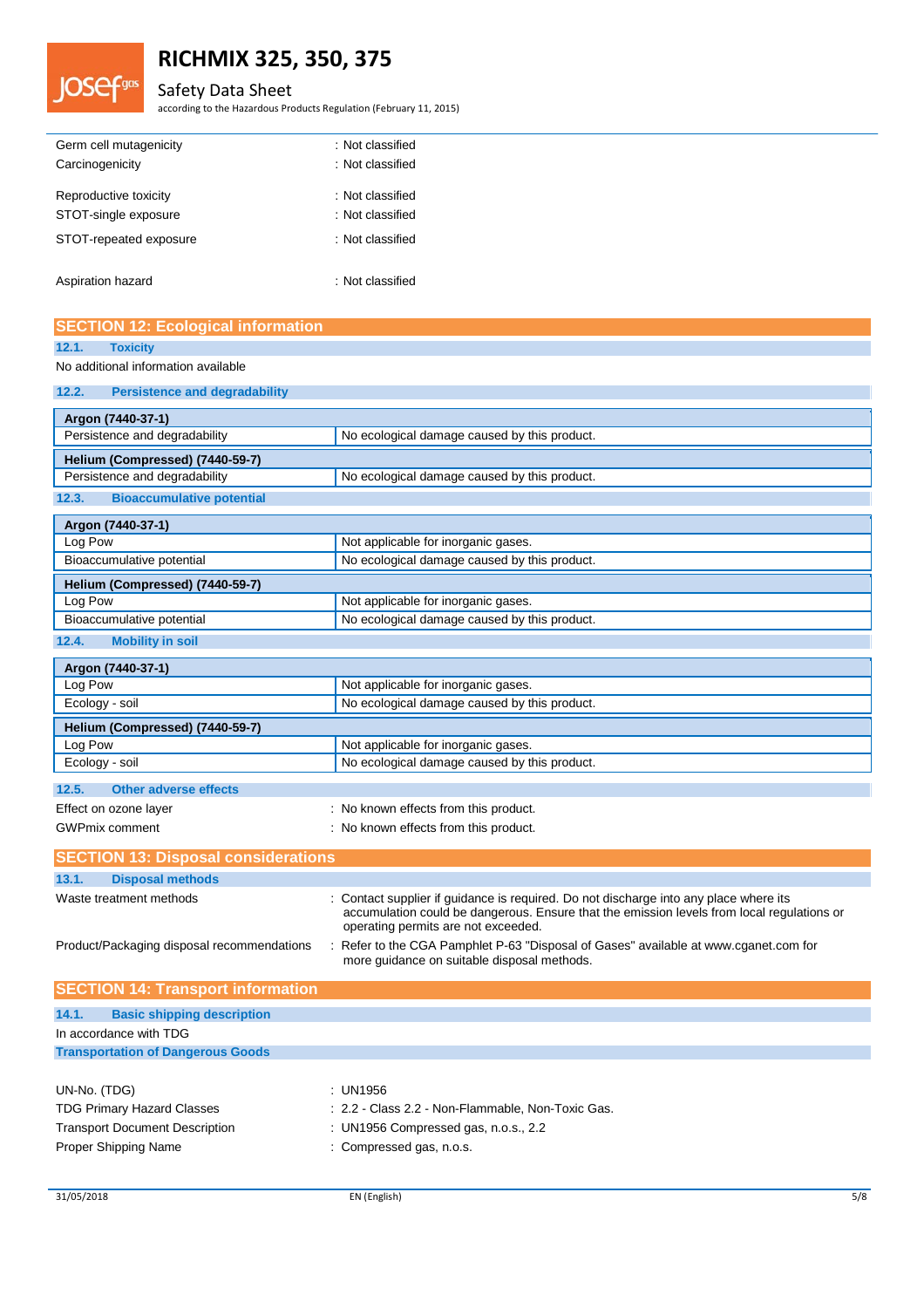

## Safety Data Sheet

according to the Hazardous Products Regulation (February 11, 2015)

| Hazard labels (TDG)                                                                   | : 2.2 - Non-flammable, non-toxic gases                                                                                                                                                                                                                                                                                                                                                                                                                                                                                                                                                                                                                                                                                                                                                                                                                                                                                                                                                                                                                                                                                                                                                                                                                                                                                                                                                                                                                                                                                                                                                                                                                                                                                                                                                                                                                                                                                                                                                                                                                                                                                                                                                                                                                                                                                                                                                                                                                                                                                                                                                                                                                                                                                                                                                                                                                                                                                                                                                                                                                                                                                                                                                                                                                                                                                                                                                                                                                                               |
|---------------------------------------------------------------------------------------|--------------------------------------------------------------------------------------------------------------------------------------------------------------------------------------------------------------------------------------------------------------------------------------------------------------------------------------------------------------------------------------------------------------------------------------------------------------------------------------------------------------------------------------------------------------------------------------------------------------------------------------------------------------------------------------------------------------------------------------------------------------------------------------------------------------------------------------------------------------------------------------------------------------------------------------------------------------------------------------------------------------------------------------------------------------------------------------------------------------------------------------------------------------------------------------------------------------------------------------------------------------------------------------------------------------------------------------------------------------------------------------------------------------------------------------------------------------------------------------------------------------------------------------------------------------------------------------------------------------------------------------------------------------------------------------------------------------------------------------------------------------------------------------------------------------------------------------------------------------------------------------------------------------------------------------------------------------------------------------------------------------------------------------------------------------------------------------------------------------------------------------------------------------------------------------------------------------------------------------------------------------------------------------------------------------------------------------------------------------------------------------------------------------------------------------------------------------------------------------------------------------------------------------------------------------------------------------------------------------------------------------------------------------------------------------------------------------------------------------------------------------------------------------------------------------------------------------------------------------------------------------------------------------------------------------------------------------------------------------------------------------------------------------------------------------------------------------------------------------------------------------------------------------------------------------------------------------------------------------------------------------------------------------------------------------------------------------------------------------------------------------------------------------------------------------------------------------------------------------|
|                                                                                       |                                                                                                                                                                                                                                                                                                                                                                                                                                                                                                                                                                                                                                                                                                                                                                                                                                                                                                                                                                                                                                                                                                                                                                                                                                                                                                                                                                                                                                                                                                                                                                                                                                                                                                                                                                                                                                                                                                                                                                                                                                                                                                                                                                                                                                                                                                                                                                                                                                                                                                                                                                                                                                                                                                                                                                                                                                                                                                                                                                                                                                                                                                                                                                                                                                                                                                                                                                                                                                                                                      |
|                                                                                       |                                                                                                                                                                                                                                                                                                                                                                                                                                                                                                                                                                                                                                                                                                                                                                                                                                                                                                                                                                                                                                                                                                                                                                                                                                                                                                                                                                                                                                                                                                                                                                                                                                                                                                                                                                                                                                                                                                                                                                                                                                                                                                                                                                                                                                                                                                                                                                                                                                                                                                                                                                                                                                                                                                                                                                                                                                                                                                                                                                                                                                                                                                                                                                                                                                                                                                                                                                                                                                                                                      |
|                                                                                       |                                                                                                                                                                                                                                                                                                                                                                                                                                                                                                                                                                                                                                                                                                                                                                                                                                                                                                                                                                                                                                                                                                                                                                                                                                                                                                                                                                                                                                                                                                                                                                                                                                                                                                                                                                                                                                                                                                                                                                                                                                                                                                                                                                                                                                                                                                                                                                                                                                                                                                                                                                                                                                                                                                                                                                                                                                                                                                                                                                                                                                                                                                                                                                                                                                                                                                                                                                                                                                                                                      |
|                                                                                       |                                                                                                                                                                                                                                                                                                                                                                                                                                                                                                                                                                                                                                                                                                                                                                                                                                                                                                                                                                                                                                                                                                                                                                                                                                                                                                                                                                                                                                                                                                                                                                                                                                                                                                                                                                                                                                                                                                                                                                                                                                                                                                                                                                                                                                                                                                                                                                                                                                                                                                                                                                                                                                                                                                                                                                                                                                                                                                                                                                                                                                                                                                                                                                                                                                                                                                                                                                                                                                                                                      |
|                                                                                       |                                                                                                                                                                                                                                                                                                                                                                                                                                                                                                                                                                                                                                                                                                                                                                                                                                                                                                                                                                                                                                                                                                                                                                                                                                                                                                                                                                                                                                                                                                                                                                                                                                                                                                                                                                                                                                                                                                                                                                                                                                                                                                                                                                                                                                                                                                                                                                                                                                                                                                                                                                                                                                                                                                                                                                                                                                                                                                                                                                                                                                                                                                                                                                                                                                                                                                                                                                                                                                                                                      |
| <b>TDG Special Provisions</b>                                                         | : 16 - (1) The technical name of at least one of the most dan gerous substances that<br>predominantly contributes to the hazard or hazards posed by the dangerous goods must be<br>shown, in parentheses, on the shipping document following the shipping name in accordance<br>with clause $3.5(1)(c)(ii)(A)$ of Part 3 (Documentation). The t echnical name must also be shown,<br>in parentheses, on a small means of containment or on a tag following the shipping name in<br>accordance with subsections 4.11(2) and (3) of Part 4 (Dangerous Goods Safety Marks). (2)<br>Despite subsection (1), the technical name for the following dangerous goods is not required to<br>be shown on a shipping document or on a small means of c ontainment when Canadian law for<br>domestic transport or an international convention for interna tional transport prohibits the<br>disclosure of the technical name: (a)UN1544, ALKALOID SALTS, SOLID, N.O.S. or<br>ALKALOIDS, SOLID, N.O.S; (b)UN1851, MEDICINE, LIQUID, TOXIC, N.O.S; (c)UN3140,<br>ALKALOID SALTS, LIQUID, N.O.S. or ALKALOIDS, LIQUI D, N.O.S; (d)UN3248, MEDICINE,<br>LIQUID, FLAMMABLE, TOXIC, N.O.S; or (e)UN3249, MED ICINE, SOLID, TOXIC, N.O.S. An<br>example in Canada is the "Food and Drugs Act". (3) Despit e subsection (1), the technical name<br>for the following dangerous goods is not required to be sho wn on a small means of<br>containment: (a)UN2814, INFECTIOUS SUBSTANCE, AFF ECTING HUMANS; or (b)UN2900,<br>INFECTIOUS SUBSTANCE, AFFECTING ANIMALS. SOR/2014-306<br>148 - (1) Part 5 (Means of Containment) does not apply to r adiation detectors that contain<br>these dangerous goods in non-refillable pressure receptacl es if (a)the working pressure in each<br>receptacle is less than 5 000 KPa; (b) the capacity of each receptacle is less than 12 L; (c) each<br>receptacle has a minimum burst pressure of (i) at least 3 tim es the working pressure, when the<br>receptacle is fitted with a relief device, or (ii) at least 4 times the working pressure, when the<br>receptacle is not fitted with a relief device; (d)each receptac le is manufactured from material<br>that will not fragment upon rupture; (e)each detector is man ufactured under a quality assurance<br>program; ISO 9001:2008 is an example of a quality assuran ce program. (f) the detectors are<br>transported in strong outer means of containment; and (g)a detector in its outer means of<br>containment is capable of withstanding a 1.2 m drop test without breakage of the detector or<br>rupture of the outer means of containment. (2)Part 5 (Means of Containment) does not apply to<br>radiation detectors that contain these dangerous goods in n on-refillable pressure receptacles<br>and that are included in equipment, if (a)the conditions set out in paragraphs (1)(a) to (e) are<br>met; and (b)the equipment is contained in a strong outer m eans of containment or the<br>equipment affords the detectors with protection that is equi valent to that provided by a strong<br>outer means of containment. (3) These Regulations, except for Part 1 (Coming into Force,<br>Repeal, Interpretation, General Provisions and Special Cases) and Part 2 (Classification), do<br>not apply to radiation detectors that contain these dangerou s goods in non-refillable pressure<br>receptacles, including detectors in radiation detection systems, if the detectors meet the |
|                                                                                       | requirements of subsection (1) or (2), as applicable, and the capacity of the receptacles that<br>contain the detectors is less than 50 mL, SOR/2014-306                                                                                                                                                                                                                                                                                                                                                                                                                                                                                                                                                                                                                                                                                                                                                                                                                                                                                                                                                                                                                                                                                                                                                                                                                                                                                                                                                                                                                                                                                                                                                                                                                                                                                                                                                                                                                                                                                                                                                                                                                                                                                                                                                                                                                                                                                                                                                                                                                                                                                                                                                                                                                                                                                                                                                                                                                                                                                                                                                                                                                                                                                                                                                                                                                                                                                                                             |
| Explosive Limit and Limited Quantity Index                                            | : 0.125 L                                                                                                                                                                                                                                                                                                                                                                                                                                                                                                                                                                                                                                                                                                                                                                                                                                                                                                                                                                                                                                                                                                                                                                                                                                                                                                                                                                                                                                                                                                                                                                                                                                                                                                                                                                                                                                                                                                                                                                                                                                                                                                                                                                                                                                                                                                                                                                                                                                                                                                                                                                                                                                                                                                                                                                                                                                                                                                                                                                                                                                                                                                                                                                                                                                                                                                                                                                                                                                                                            |
| Excepted quantities (TDG)                                                             | : E0                                                                                                                                                                                                                                                                                                                                                                                                                                                                                                                                                                                                                                                                                                                                                                                                                                                                                                                                                                                                                                                                                                                                                                                                                                                                                                                                                                                                                                                                                                                                                                                                                                                                                                                                                                                                                                                                                                                                                                                                                                                                                                                                                                                                                                                                                                                                                                                                                                                                                                                                                                                                                                                                                                                                                                                                                                                                                                                                                                                                                                                                                                                                                                                                                                                                                                                                                                                                                                                                                 |
| Passenger Carrying Road Vehicle or Passenger : 75 L<br>Carrying Railway Vehicle Index |                                                                                                                                                                                                                                                                                                                                                                                                                                                                                                                                                                                                                                                                                                                                                                                                                                                                                                                                                                                                                                                                                                                                                                                                                                                                                                                                                                                                                                                                                                                                                                                                                                                                                                                                                                                                                                                                                                                                                                                                                                                                                                                                                                                                                                                                                                                                                                                                                                                                                                                                                                                                                                                                                                                                                                                                                                                                                                                                                                                                                                                                                                                                                                                                                                                                                                                                                                                                                                                                                      |
| 14.2.<br><b>Transport information/DOT - USA</b>                                       |                                                                                                                                                                                                                                                                                                                                                                                                                                                                                                                                                                                                                                                                                                                                                                                                                                                                                                                                                                                                                                                                                                                                                                                                                                                                                                                                                                                                                                                                                                                                                                                                                                                                                                                                                                                                                                                                                                                                                                                                                                                                                                                                                                                                                                                                                                                                                                                                                                                                                                                                                                                                                                                                                                                                                                                                                                                                                                                                                                                                                                                                                                                                                                                                                                                                                                                                                                                                                                                                                      |
| <b>Department of Transport</b>                                                        |                                                                                                                                                                                                                                                                                                                                                                                                                                                                                                                                                                                                                                                                                                                                                                                                                                                                                                                                                                                                                                                                                                                                                                                                                                                                                                                                                                                                                                                                                                                                                                                                                                                                                                                                                                                                                                                                                                                                                                                                                                                                                                                                                                                                                                                                                                                                                                                                                                                                                                                                                                                                                                                                                                                                                                                                                                                                                                                                                                                                                                                                                                                                                                                                                                                                                                                                                                                                                                                                                      |
| DOT NA no.                                                                            | : UN1956                                                                                                                                                                                                                                                                                                                                                                                                                                                                                                                                                                                                                                                                                                                                                                                                                                                                                                                                                                                                                                                                                                                                                                                                                                                                                                                                                                                                                                                                                                                                                                                                                                                                                                                                                                                                                                                                                                                                                                                                                                                                                                                                                                                                                                                                                                                                                                                                                                                                                                                                                                                                                                                                                                                                                                                                                                                                                                                                                                                                                                                                                                                                                                                                                                                                                                                                                                                                                                                                             |
| UN-No.(DOT)                                                                           | : 1956                                                                                                                                                                                                                                                                                                                                                                                                                                                                                                                                                                                                                                                                                                                                                                                                                                                                                                                                                                                                                                                                                                                                                                                                                                                                                                                                                                                                                                                                                                                                                                                                                                                                                                                                                                                                                                                                                                                                                                                                                                                                                                                                                                                                                                                                                                                                                                                                                                                                                                                                                                                                                                                                                                                                                                                                                                                                                                                                                                                                                                                                                                                                                                                                                                                                                                                                                                                                                                                                               |
| DOT Symbols                                                                           | : G - Identifies PSN requiring a technical name                                                                                                                                                                                                                                                                                                                                                                                                                                                                                                                                                                                                                                                                                                                                                                                                                                                                                                                                                                                                                                                                                                                                                                                                                                                                                                                                                                                                                                                                                                                                                                                                                                                                                                                                                                                                                                                                                                                                                                                                                                                                                                                                                                                                                                                                                                                                                                                                                                                                                                                                                                                                                                                                                                                                                                                                                                                                                                                                                                                                                                                                                                                                                                                                                                                                                                                                                                                                                                      |
|                                                                                       |                                                                                                                                                                                                                                                                                                                                                                                                                                                                                                                                                                                                                                                                                                                                                                                                                                                                                                                                                                                                                                                                                                                                                                                                                                                                                                                                                                                                                                                                                                                                                                                                                                                                                                                                                                                                                                                                                                                                                                                                                                                                                                                                                                                                                                                                                                                                                                                                                                                                                                                                                                                                                                                                                                                                                                                                                                                                                                                                                                                                                                                                                                                                                                                                                                                                                                                                                                                                                                                                                      |
| <b>Transport Document Description</b>                                                 | : UN1956 Compressed gas, n.o.s., 2.2                                                                                                                                                                                                                                                                                                                                                                                                                                                                                                                                                                                                                                                                                                                                                                                                                                                                                                                                                                                                                                                                                                                                                                                                                                                                                                                                                                                                                                                                                                                                                                                                                                                                                                                                                                                                                                                                                                                                                                                                                                                                                                                                                                                                                                                                                                                                                                                                                                                                                                                                                                                                                                                                                                                                                                                                                                                                                                                                                                                                                                                                                                                                                                                                                                                                                                                                                                                                                                                 |
| Proper Shipping Name (DOT)                                                            | : Compressed gas, n.o.s.                                                                                                                                                                                                                                                                                                                                                                                                                                                                                                                                                                                                                                                                                                                                                                                                                                                                                                                                                                                                                                                                                                                                                                                                                                                                                                                                                                                                                                                                                                                                                                                                                                                                                                                                                                                                                                                                                                                                                                                                                                                                                                                                                                                                                                                                                                                                                                                                                                                                                                                                                                                                                                                                                                                                                                                                                                                                                                                                                                                                                                                                                                                                                                                                                                                                                                                                                                                                                                                             |
| Contains Statement Field Selection (DOT)                                              | : DOT_TECHNICAL - Proper Shipping Name - Technical (D OT)                                                                                                                                                                                                                                                                                                                                                                                                                                                                                                                                                                                                                                                                                                                                                                                                                                                                                                                                                                                                                                                                                                                                                                                                                                                                                                                                                                                                                                                                                                                                                                                                                                                                                                                                                                                                                                                                                                                                                                                                                                                                                                                                                                                                                                                                                                                                                                                                                                                                                                                                                                                                                                                                                                                                                                                                                                                                                                                                                                                                                                                                                                                                                                                                                                                                                                                                                                                                                            |
| Class (DOT)                                                                           | : 2.2 - Class 2.2 - Non-flammable compressed gas 49 CFR 1 73.115                                                                                                                                                                                                                                                                                                                                                                                                                                                                                                                                                                                                                                                                                                                                                                                                                                                                                                                                                                                                                                                                                                                                                                                                                                                                                                                                                                                                                                                                                                                                                                                                                                                                                                                                                                                                                                                                                                                                                                                                                                                                                                                                                                                                                                                                                                                                                                                                                                                                                                                                                                                                                                                                                                                                                                                                                                                                                                                                                                                                                                                                                                                                                                                                                                                                                                                                                                                                                     |
| Division (DOT)                                                                        | : 2.2                                                                                                                                                                                                                                                                                                                                                                                                                                                                                                                                                                                                                                                                                                                                                                                                                                                                                                                                                                                                                                                                                                                                                                                                                                                                                                                                                                                                                                                                                                                                                                                                                                                                                                                                                                                                                                                                                                                                                                                                                                                                                                                                                                                                                                                                                                                                                                                                                                                                                                                                                                                                                                                                                                                                                                                                                                                                                                                                                                                                                                                                                                                                                                                                                                                                                                                                                                                                                                                                                |
|                                                                                       |                                                                                                                                                                                                                                                                                                                                                                                                                                                                                                                                                                                                                                                                                                                                                                                                                                                                                                                                                                                                                                                                                                                                                                                                                                                                                                                                                                                                                                                                                                                                                                                                                                                                                                                                                                                                                                                                                                                                                                                                                                                                                                                                                                                                                                                                                                                                                                                                                                                                                                                                                                                                                                                                                                                                                                                                                                                                                                                                                                                                                                                                                                                                                                                                                                                                                                                                                                                                                                                                                      |
|                                                                                       |                                                                                                                                                                                                                                                                                                                                                                                                                                                                                                                                                                                                                                                                                                                                                                                                                                                                                                                                                                                                                                                                                                                                                                                                                                                                                                                                                                                                                                                                                                                                                                                                                                                                                                                                                                                                                                                                                                                                                                                                                                                                                                                                                                                                                                                                                                                                                                                                                                                                                                                                                                                                                                                                                                                                                                                                                                                                                                                                                                                                                                                                                                                                                                                                                                                                                                                                                                                                                                                                                      |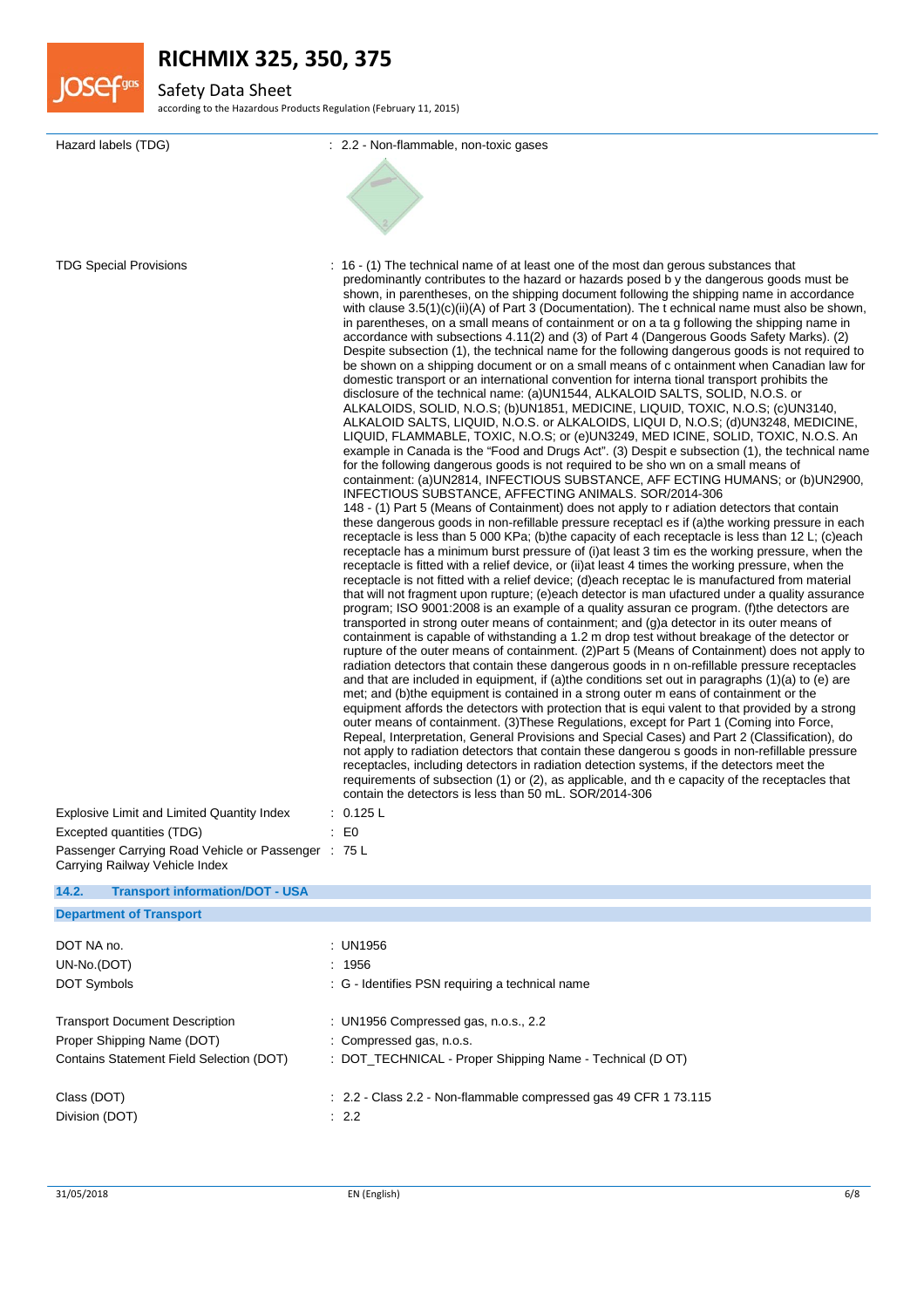

### Safety Data Sheet

according to the Hazardous Products Regulation (February 11, 2015)

| Hazard labels (DOT)                                                         | : 2.2 - Non-flammable gas                                                                                 |
|-----------------------------------------------------------------------------|-----------------------------------------------------------------------------------------------------------|
|                                                                             |                                                                                                           |
| Dangerous for the environment                                               | : No                                                                                                      |
| DOT Packaging Exceptions (49 CFR 173.xxx)                                   | : 306;307                                                                                                 |
| DOT Packaging Non Bulk (49 CFR 173.xxx)                                     | : 302;305                                                                                                 |
| DOT Packaging Bulk (49 CFR 173.xxx) : 314;315                               |                                                                                                           |
| DOT Quantity Limitations Passenger aircraft/rail : 75 kg<br>(49 CFR 173.27) |                                                                                                           |
| DOT Quantity Limitations Cargo aircraft only (49 : 150 kg)<br>CFR 175.75)   |                                                                                                           |
| DOT Vessel Stowage Location                                                 | : A - The material may be stowed "on deck" or "under dec k" on a cargo vessel andnoa<br>passenger vessel. |
|                                                                             |                                                                                                           |

Other information **contracts** : No supplementary information available.

| 14.3.<br>Air and sea transport               |                                          |
|----------------------------------------------|------------------------------------------|
| <b>IMDG</b>                                  |                                          |
| UN-No. (IMDG)                                | : 1956                                   |
| Proper Shipping Name (IMDG)                  | : Compressed gas, n.o.s.                 |
| <b>Transport Document Description (IMDG)</b> | : UN 1956 Compressed gas, n.o.s., 2.2    |
| Class (IMDG)                                 | : 2.2 - Non-flammable, non-toxic gases   |
| <b>IATA</b>                                  |                                          |
| UN-No. (IATA)                                | : 1956                                   |
| Proper Shipping Name (IATA)                  | : Compressed gas, n.o.s.                 |
| <b>Transport Document Description (IATA)</b> | : UN 1956 Compressed gas, n.o.s., 2.2    |
| Class (IATA)                                 | : 2.2 - Gases : Non-flammable, non-toxic |

## **SECTION 15: Regulatory information**

## **15.1. National regulations**

**Argon (7440-37-1)** Listed on the Canadian DSL (Domestic Substances List) **Helium (Compressed) (7440-59-7)** Listed on the Canadian DSL (Domestic Substances List) **15.2. International regulations**

#### **Argon (7440-37-1)**

Listed on the AICS (Australian Inventory of Chem ical Substances)

- Listed on IECSC (Inventory of Existing Chemical Substances Produced or Imported in China)
- Listed on the EEC inventory EINECS (European Inventory of Existing Commercial Chemical Substances)

Listed on the Korean ECL (Existing Chemicals Li st)

Listed on NZIoC (New Zealand Inventory of Che micals)

Listed on PICCS (Philippines Inventory of Chemi cals and Chemical

Substances) Listed on the United States TSCA (Toxic Substan ces Control Act)

inventory Listed on INSQ (Mexican National Inventory of C hemical Substances)